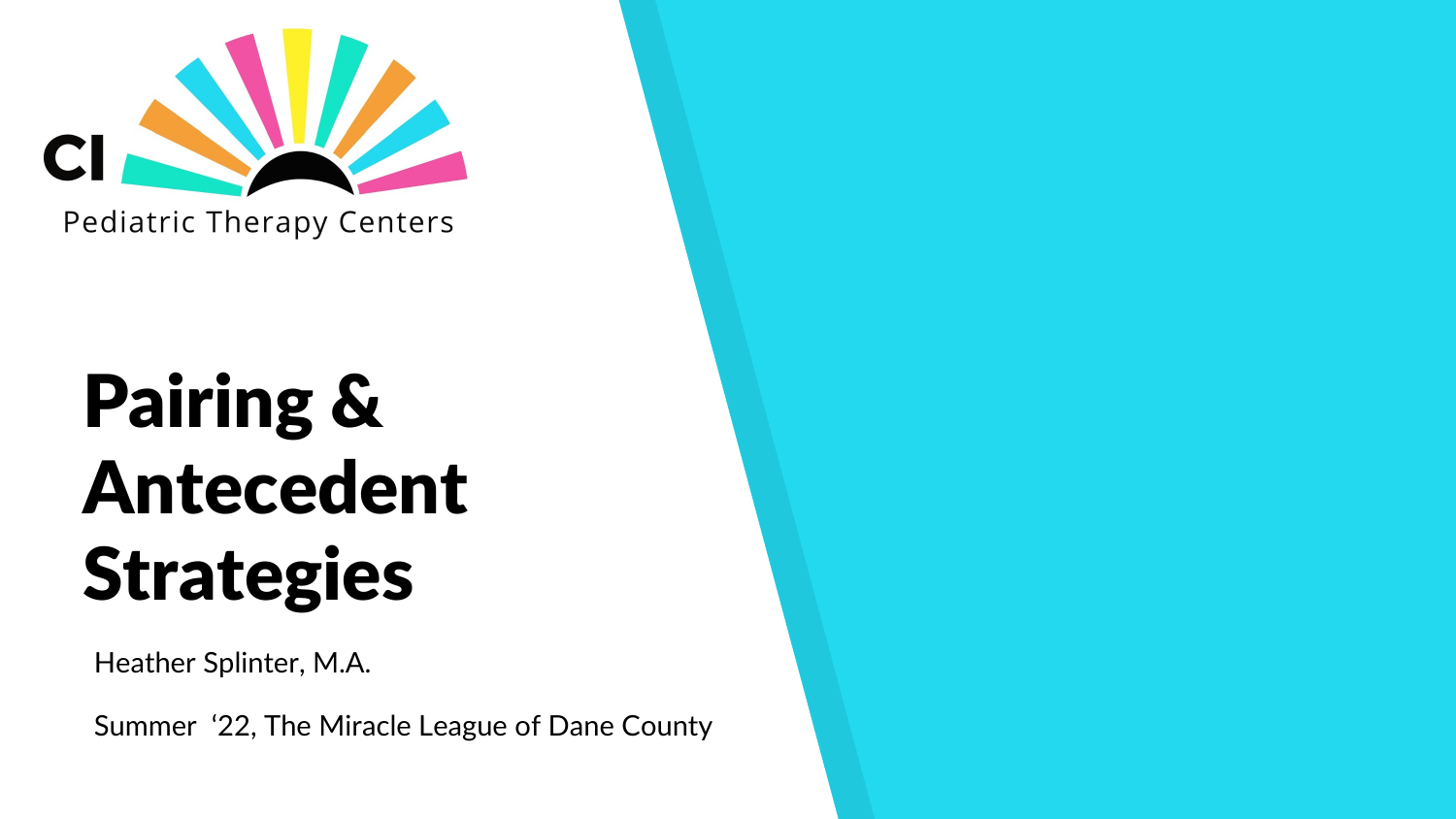# CI Therapies

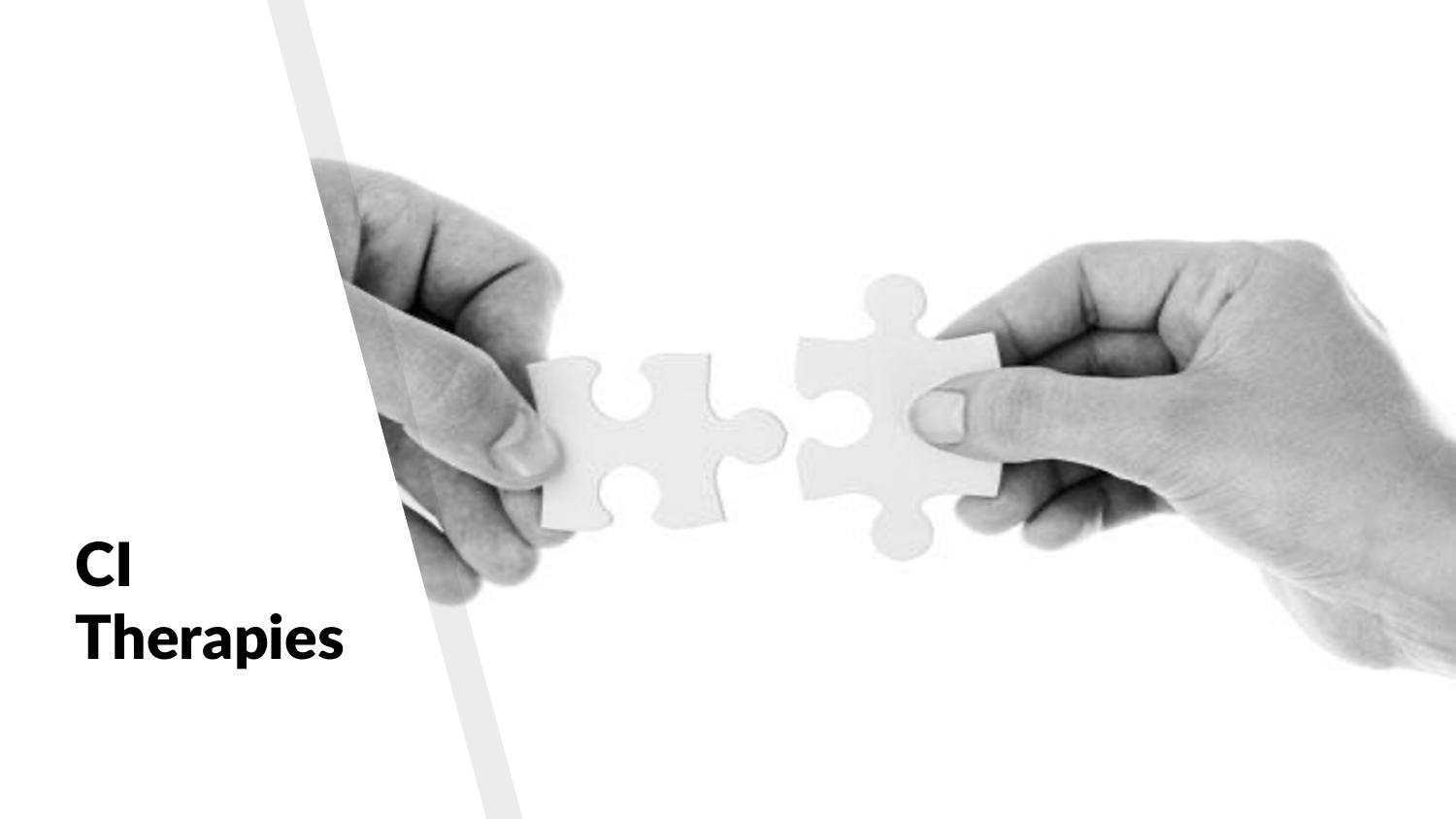## **Who is CI Pediatric Therapies?**

- $\triangleright$  CI is a campground for learning and party house of fun
- $\triangleright$  A safe haven for families where no one is ever alone on their journey
- $\triangleright$  CI is a place to take risks and realize your true capabilities
- ▸ We celebrate differences, uniqueness is encouraged, and everyone is appreciated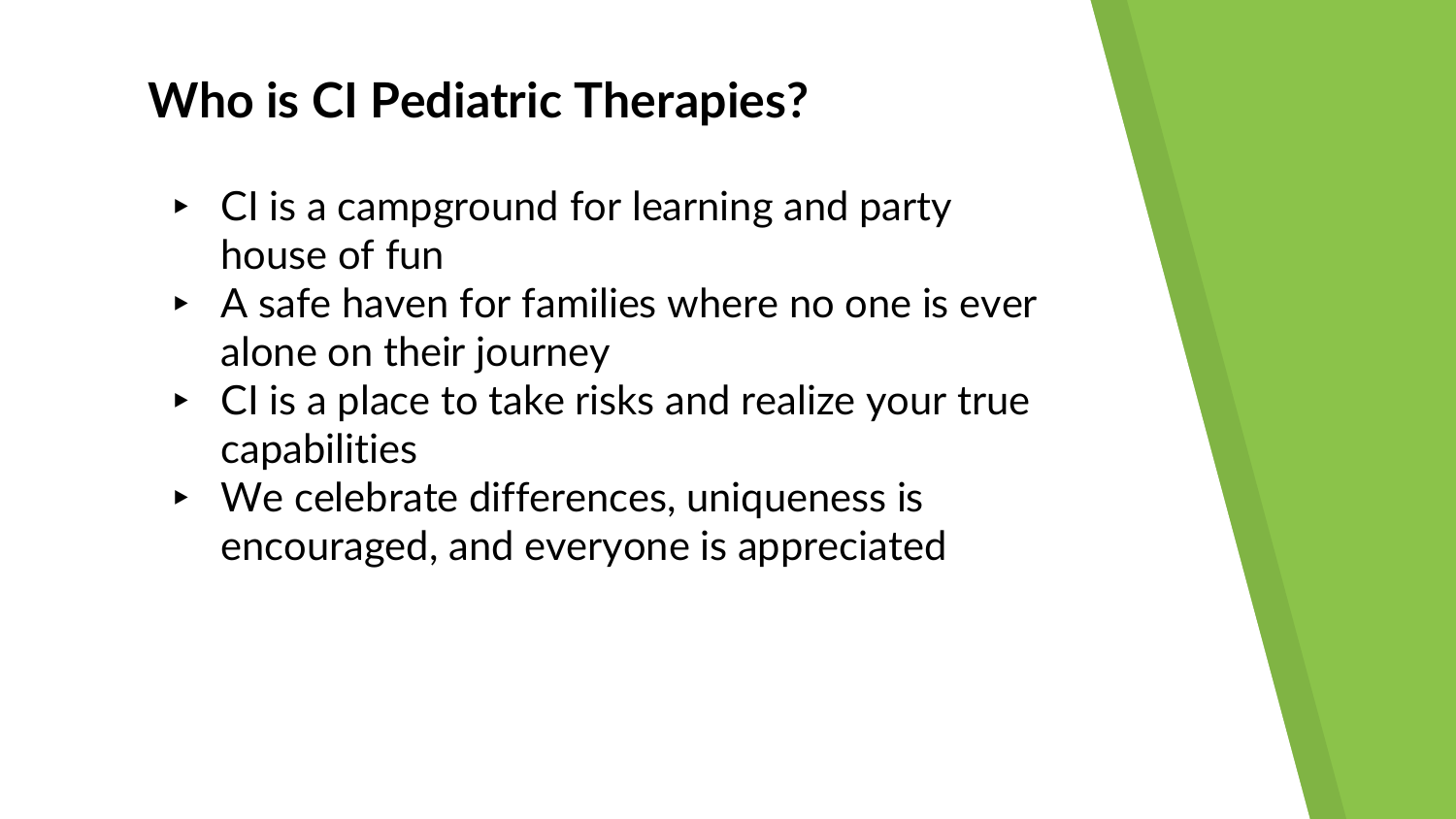#### **What CI Offers to Families**

- ▸ Speech Therapy
- ▸ Occupational Therapy
- ▸ Physical Therapy
- ▸ Feeding Therapy
- ▸ Advance Therapy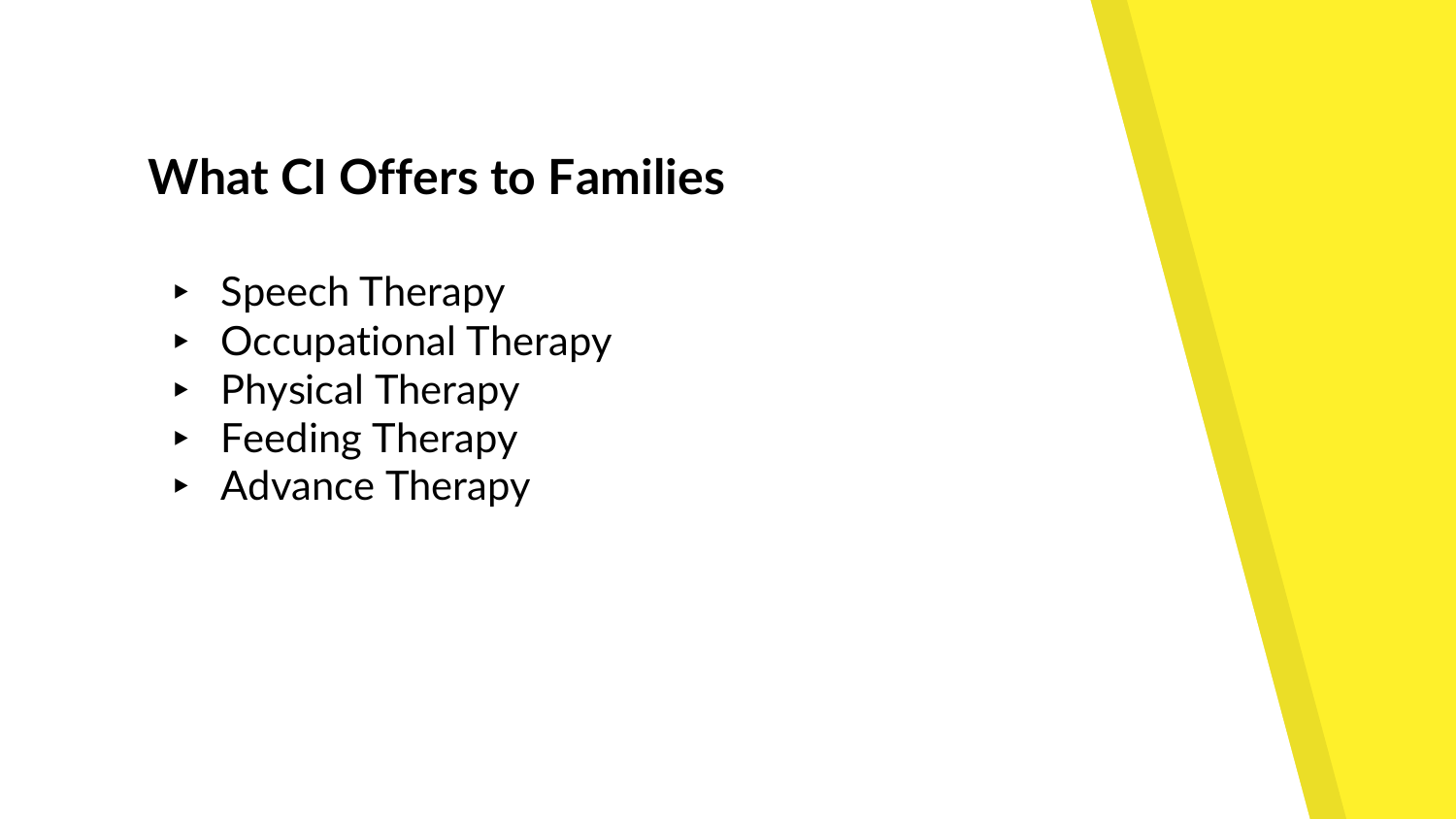## **Purpose of this presentation**

- ▸ Explain the benefits of relationship development and proactive support strategies
- ▸ Help prepare families and buddies for the 2022 Miracle League season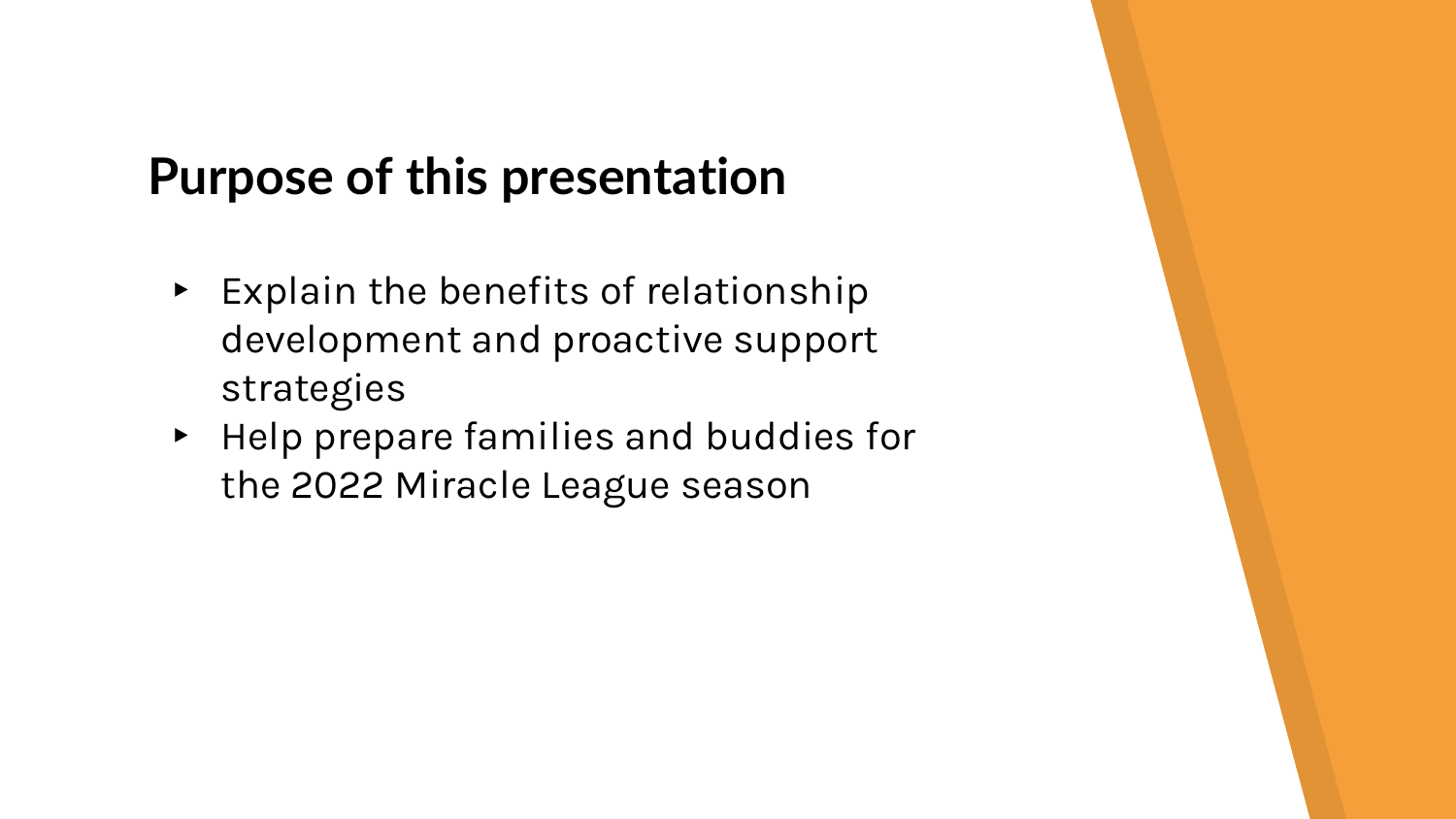# Relationship Development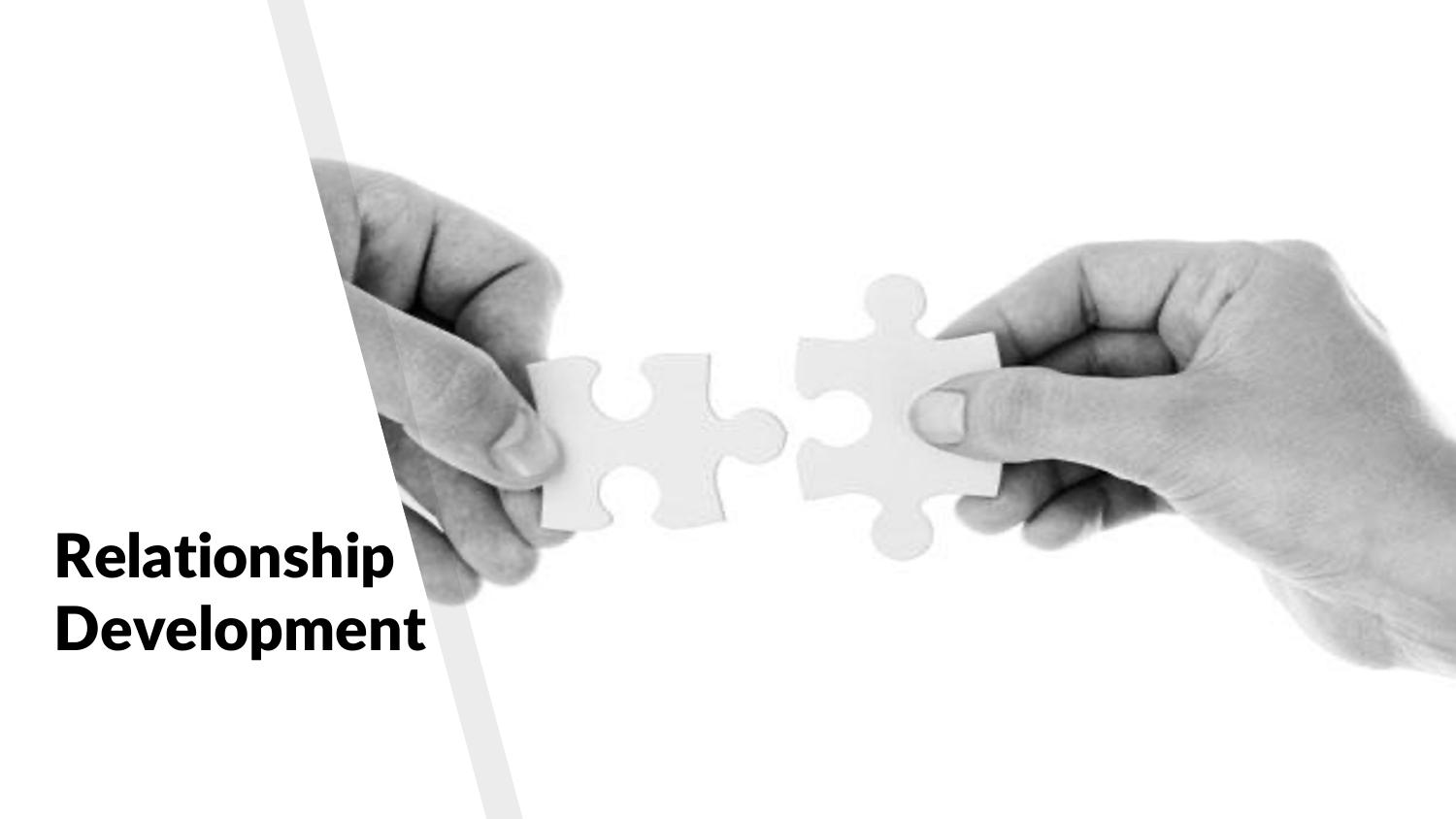#### **What is relationship development?**

▸ Playing strengthens your relationship and encourages a child to explore, observe, experiment and solve problems.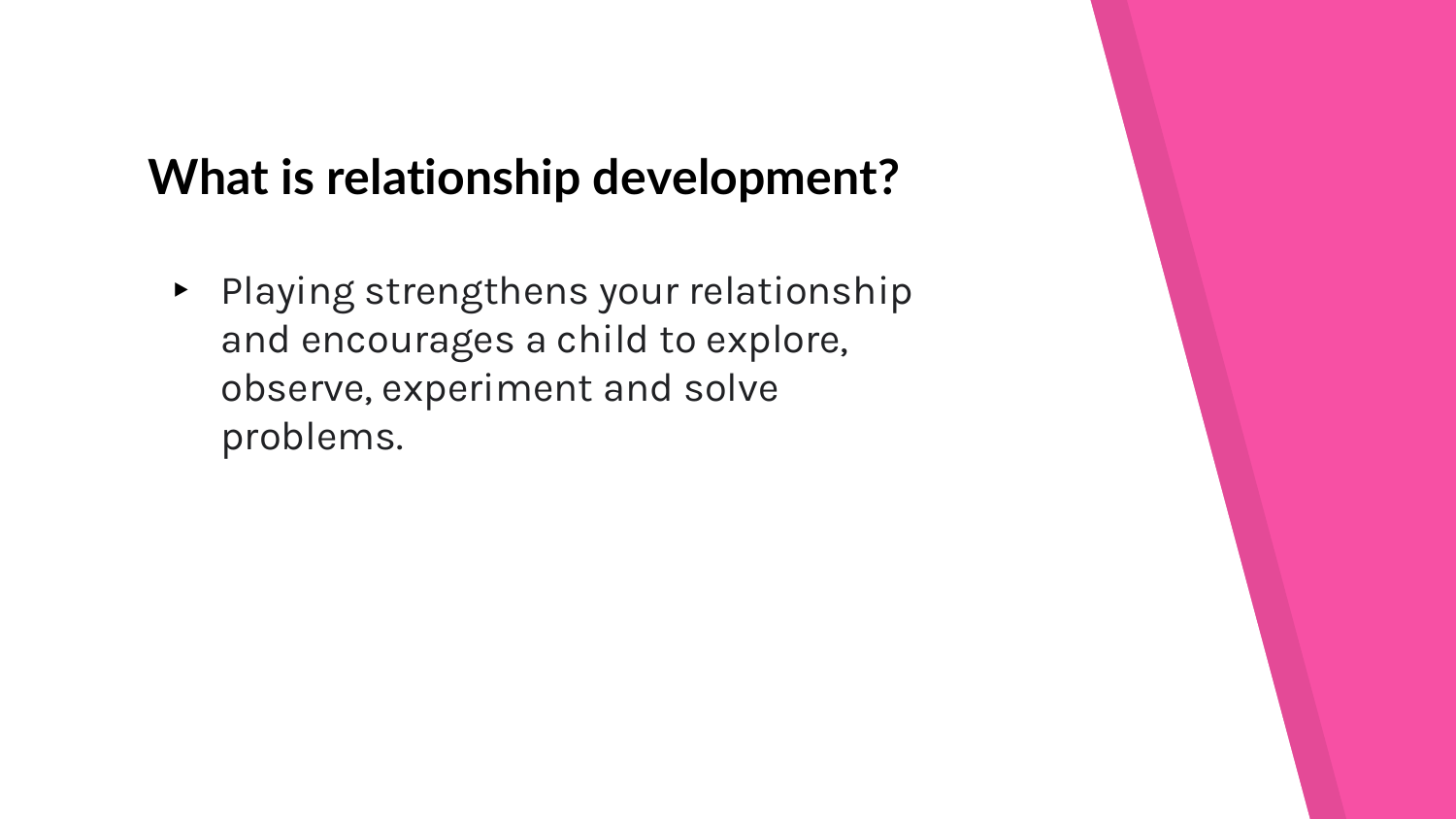# **The importance of relationship development:**

- ▶ BUILDS TRUST!!
- $\triangleright$  Creates a fun motivating relationship between you and the child
- ▸ As buddies we want you known as "fun". This makes coming to MLDC extra motivating for our kids.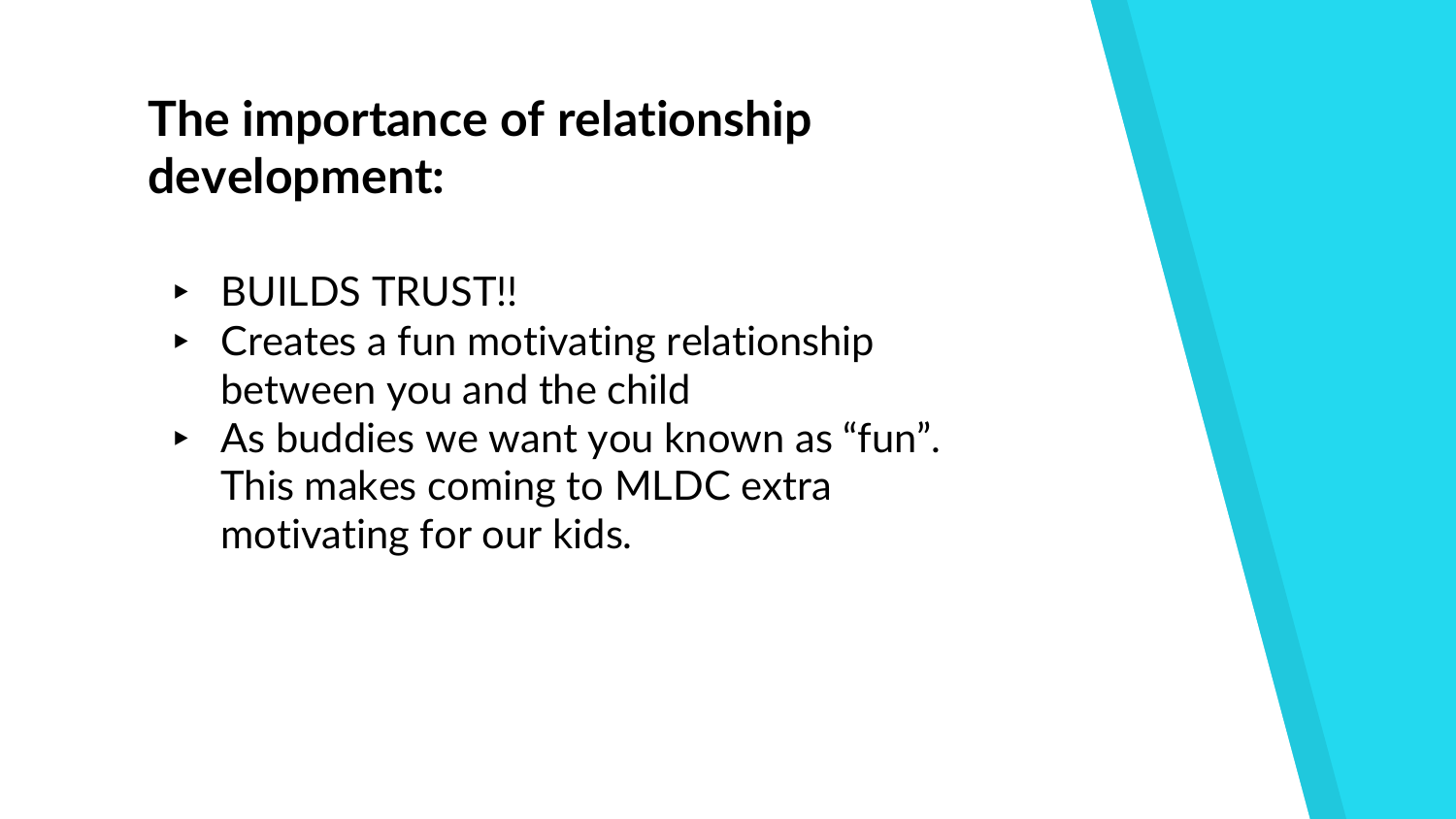#### **How to Develop Relationships**

- $\triangleright$  Follow the child's lead
- ▸ Play! If you are not having fun, it's hard to believe the child is having fun
- ▸ Getting down to the child's level
- ▸ Being silly
- ▸ Matching their energy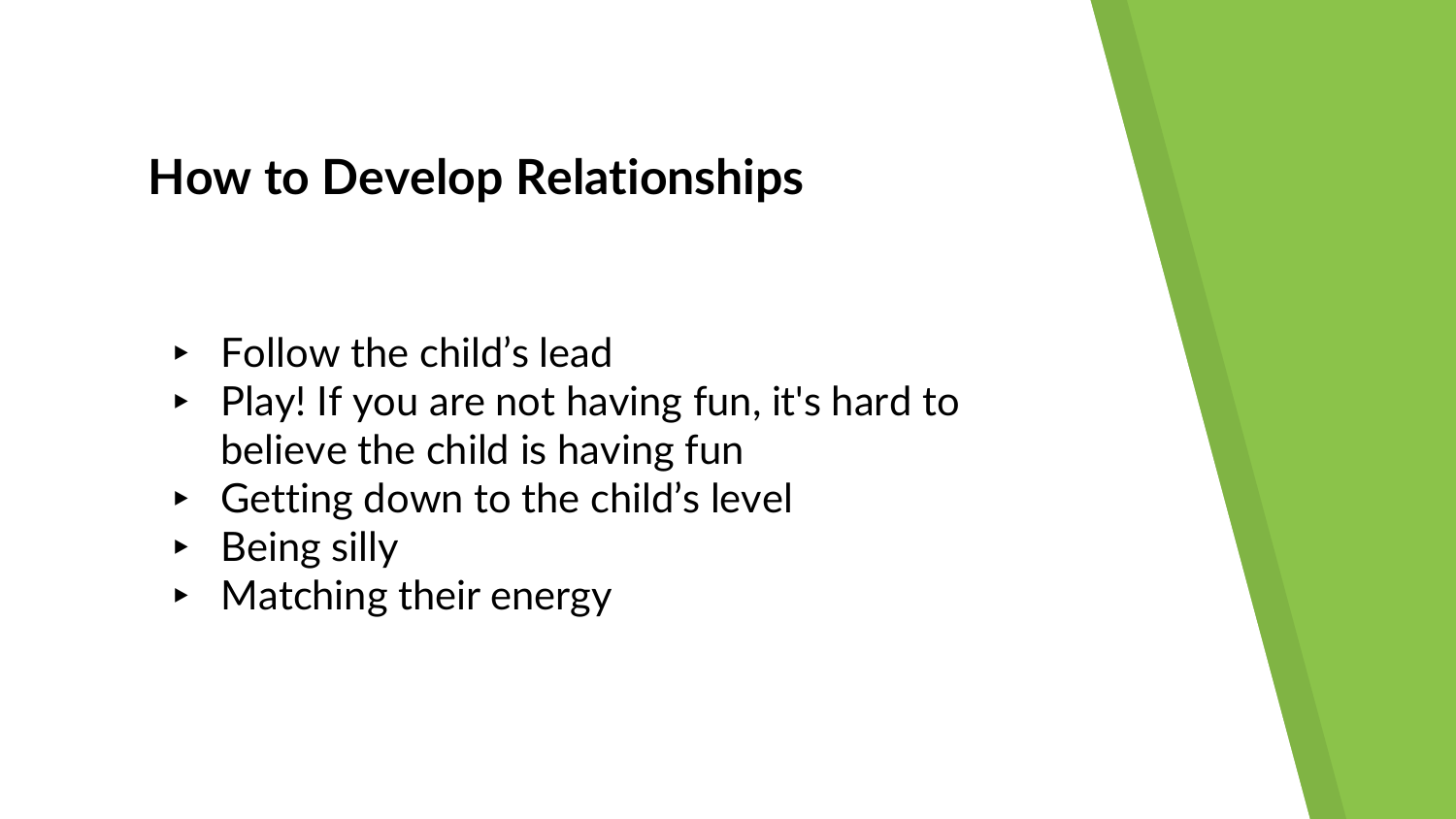How do you know you have relationship development with your buddy?

- ▸ Increase in attending
- ▸ Your buddy follows more your lead vs you following their lead
- ▸ Model participation and that leads to your buddy being able to engage more fully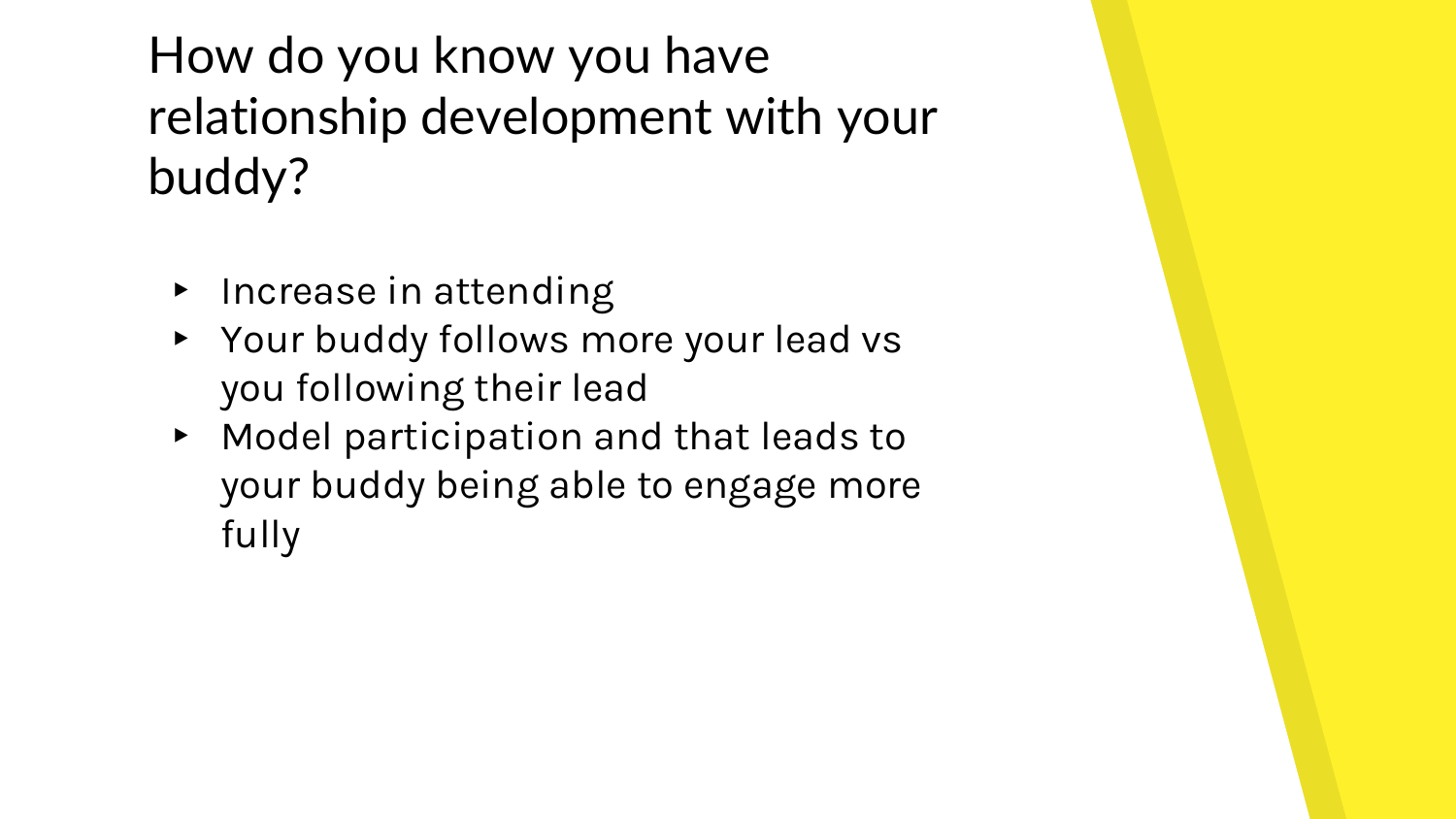# Friendly Reminders

- ▸ The relationship development process never ends!
- ▸ Once you have a strong relationship with your buddy the fun does NOT stop!!
- ▸ Continuing to build your relationship can lead to even more engaging functional participation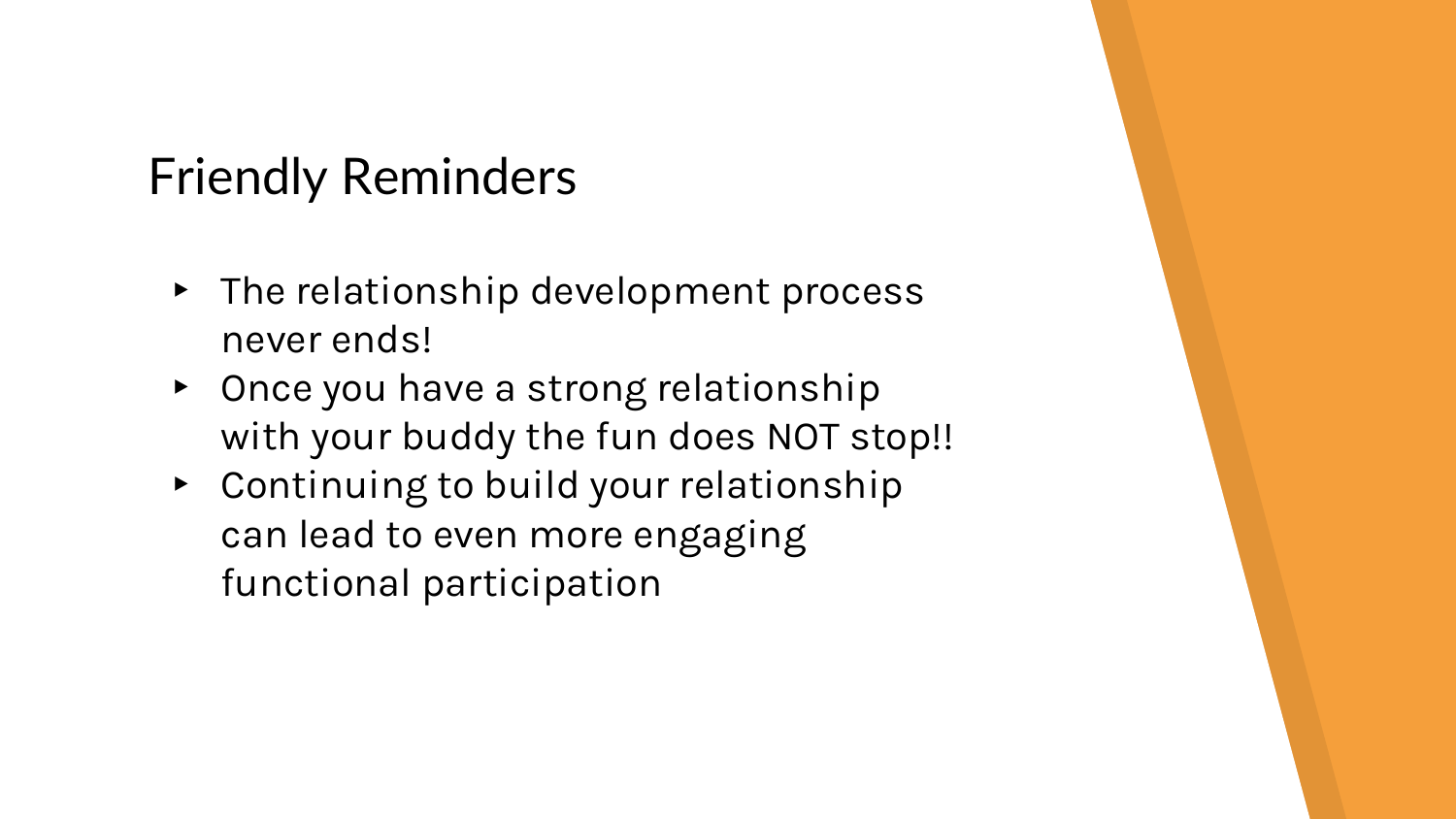#### **Relationship Development Quiz:**

#### Example 1:

Your buddy is really into competition and racing. He is feeling shy about running the bases at his first game for miracle league. What would be the best way to build your relationship with your buddy during this time?

- A. Hold his hand and run with him
- B. Tell him he can have a snack after he runs the bases
- C. Race him to each base
- D. Tell him it's okay and that we can try again next time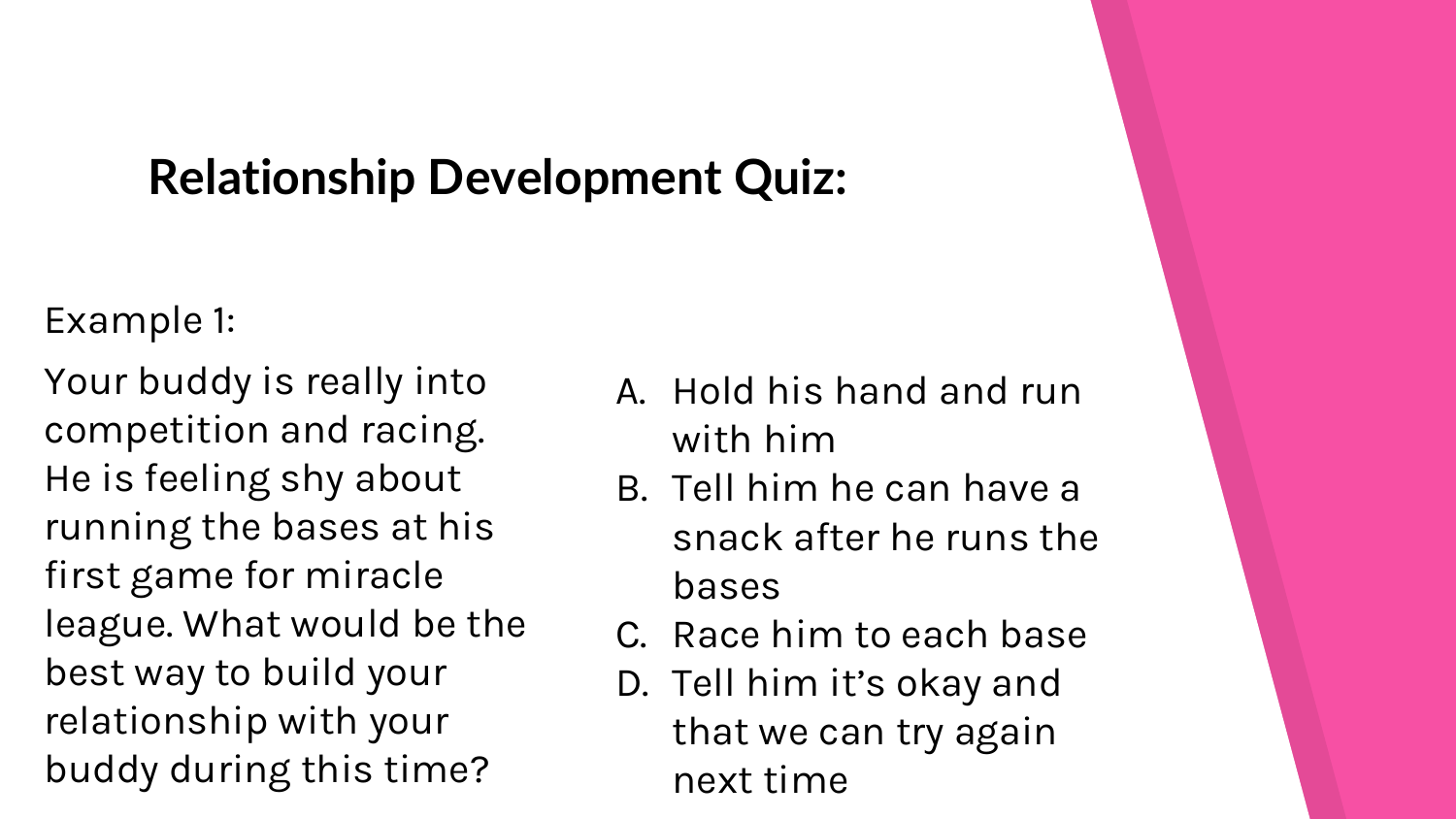#### **Correct Answer:**

C. Race him to each base

▸ If your buddy is motivataed by competition and racing, follow his lead with this specific interest. This will allow you both to build a bond through this fun activity that he is motivated by.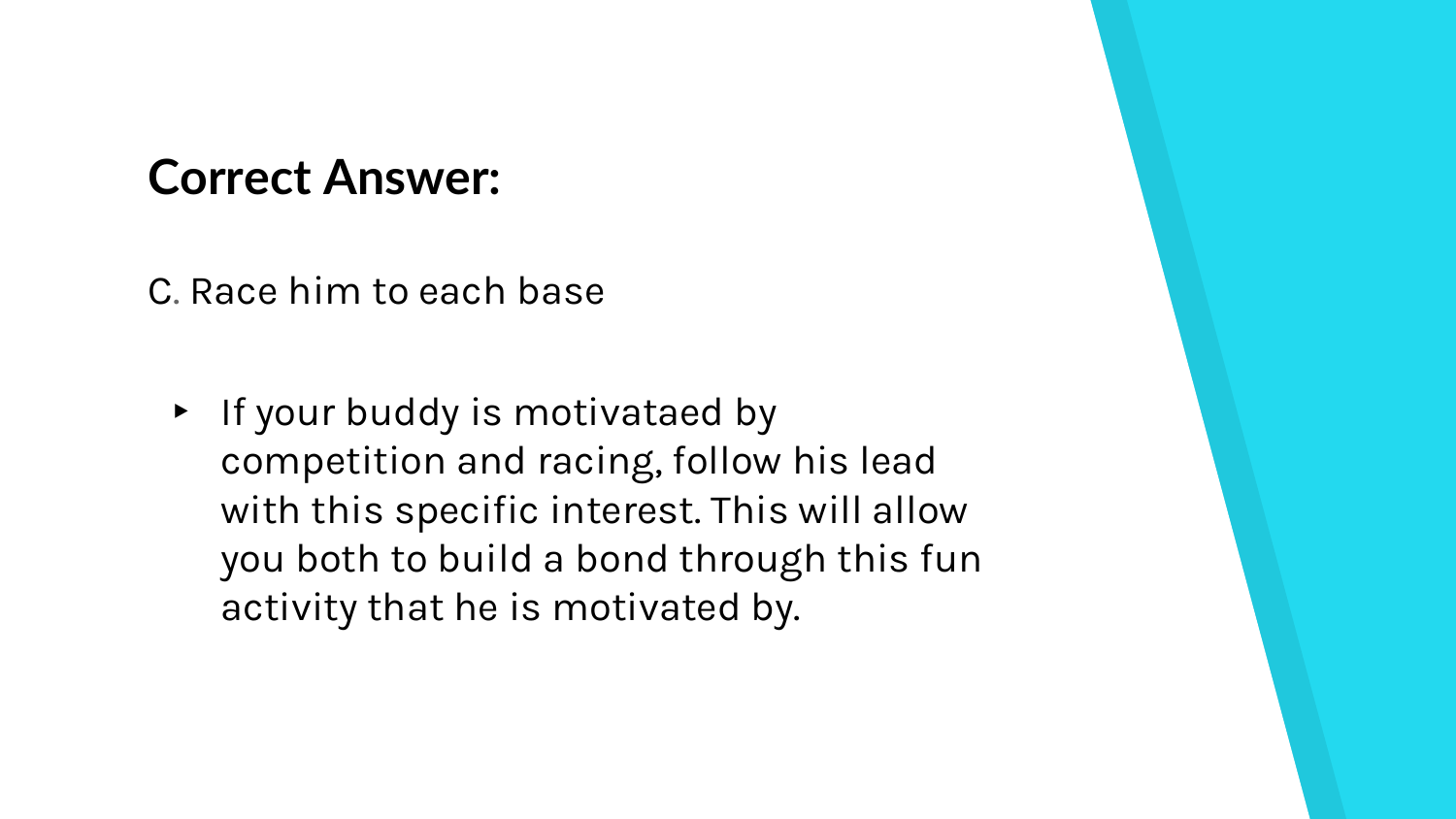#### **Relationship development Quiz**

- Example 2:
- You are meeting you buddy for the first time. Your buddy is not showing interest in you at all and instead is walking near the playground. What would be the best way to build your relationship during this situation?
- A. Let your buddy walk away and try again the next week
- B. Go to a supervisor and tell them this was not a good pair/match
- C. Slowly approach the playground and show interest in activities your buddy is playing with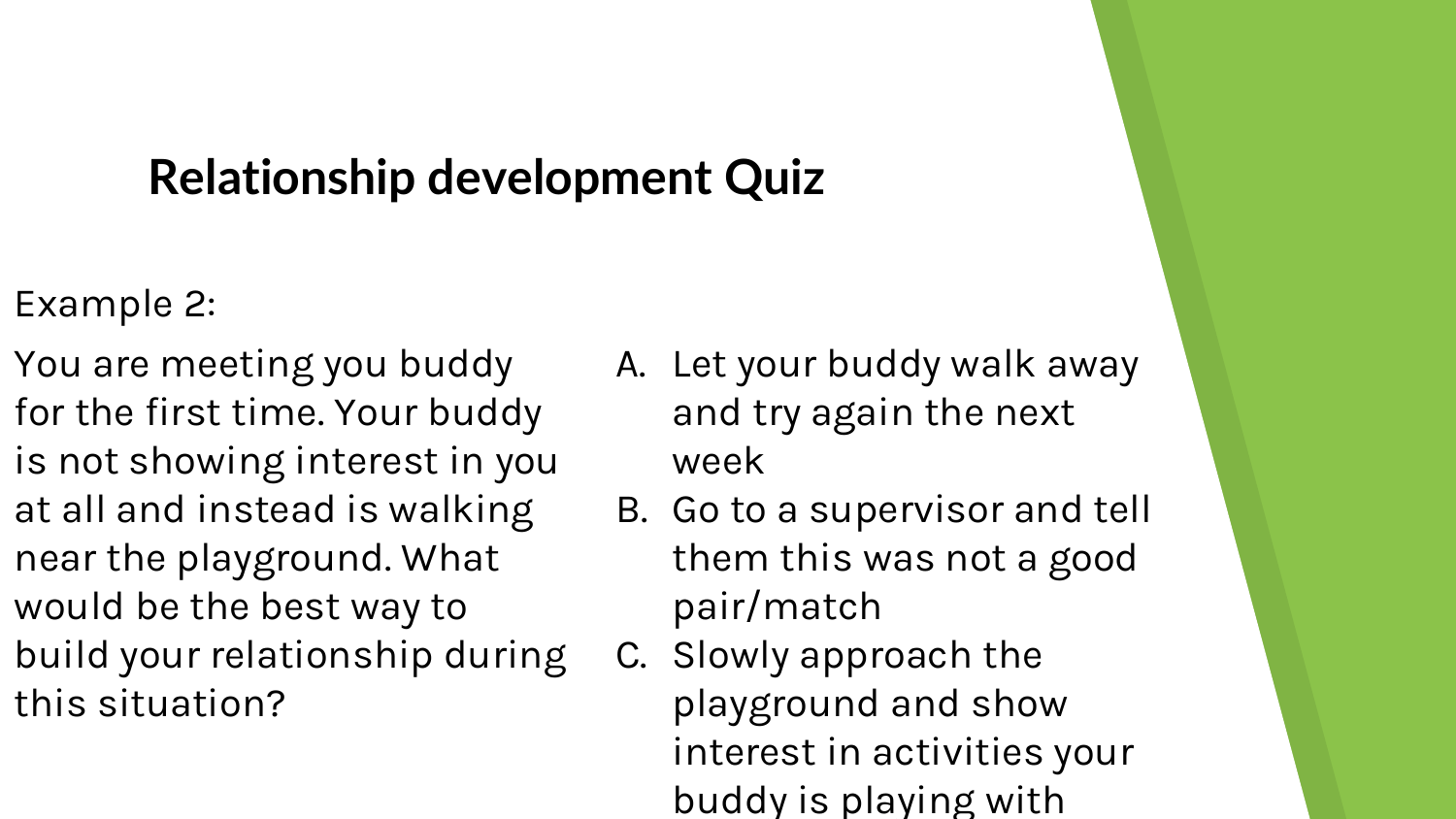#### **Correct Answer:**

C. Slowly approach the playground and show interest in activities your buddy is playing with.

It is okay if you and your buddy take some time to get to know each other. Slowly introducing yourself and engaging in activities your buddy is interested in will slowly build trust and friendship.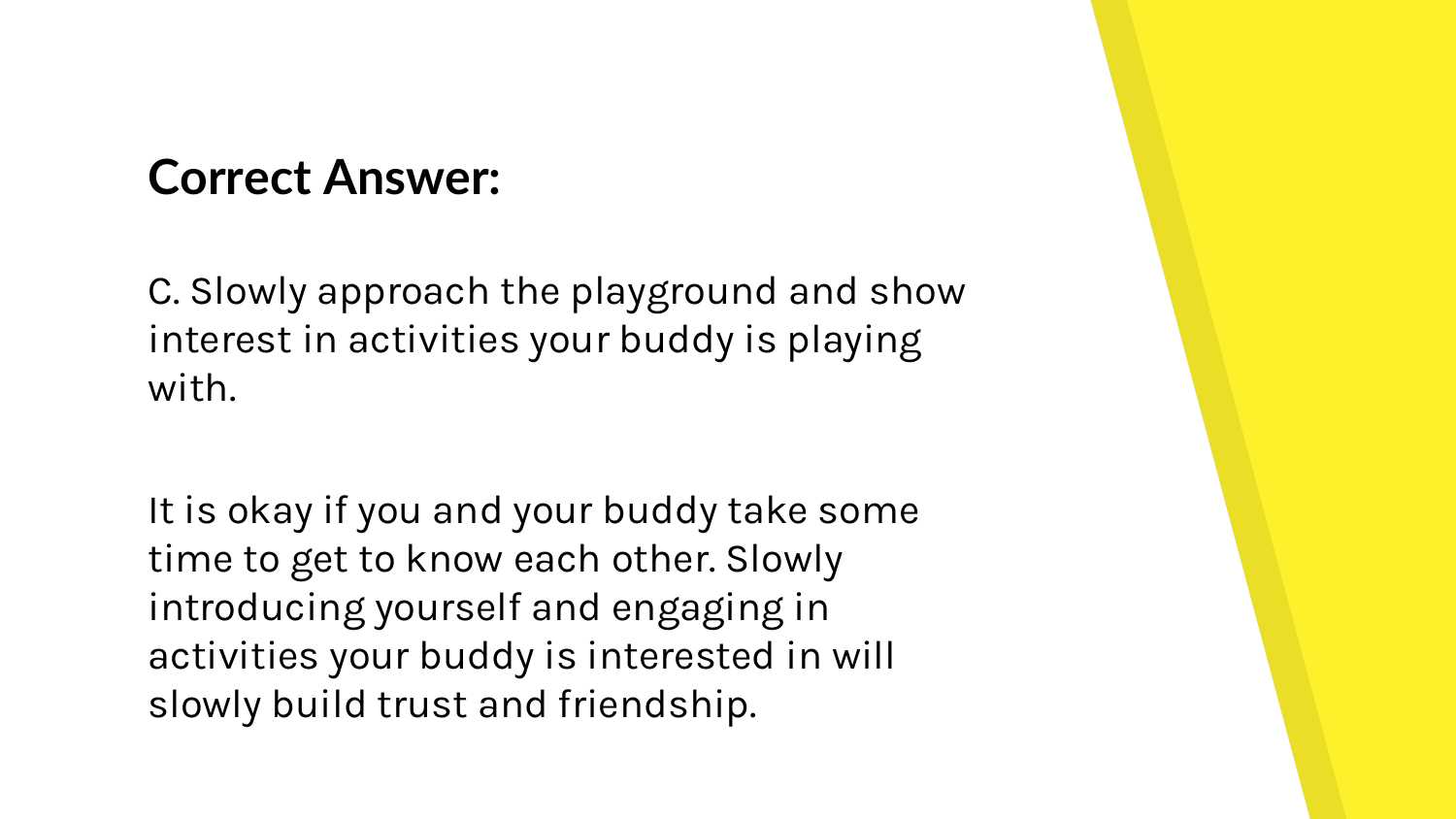## **Relationship Devleopment Quiz**

Your buddy is really interested in Pokémon characters. You don't know much about Pokémon nor do you have an interest in them. How would you best build your relationship with your buddy?

- A. Change the topic to something you both are interested in
- B. Ask questions about Pokémonon, show that you are engaged in what he/she is saying.
- C. Tell your buddy about your interests to see if he/she is interested in what you like.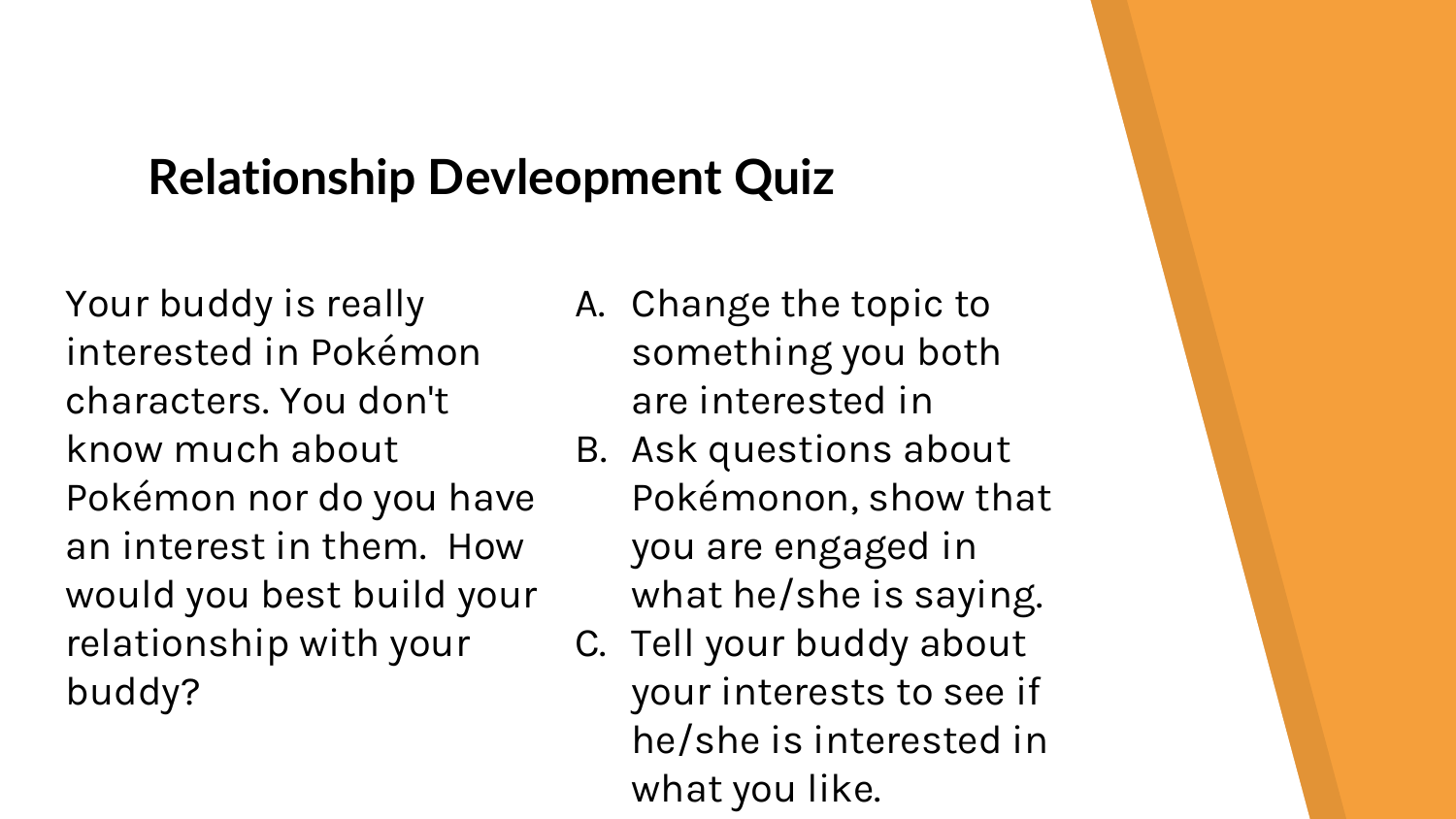#### **Correct Answer:**

B. Ask questions about Pokémon, show that you are engaged in what he/she is saying.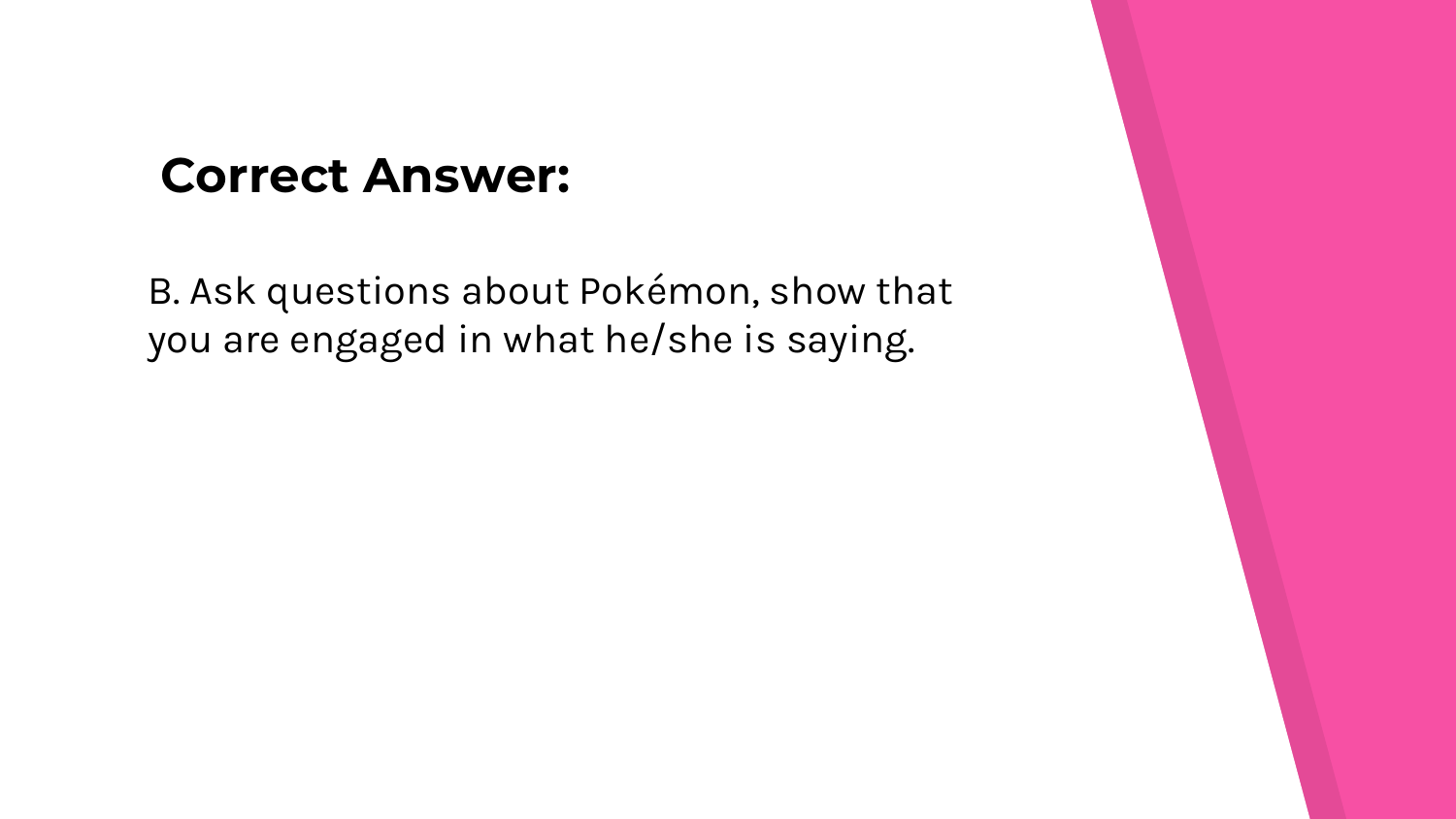Proactive Support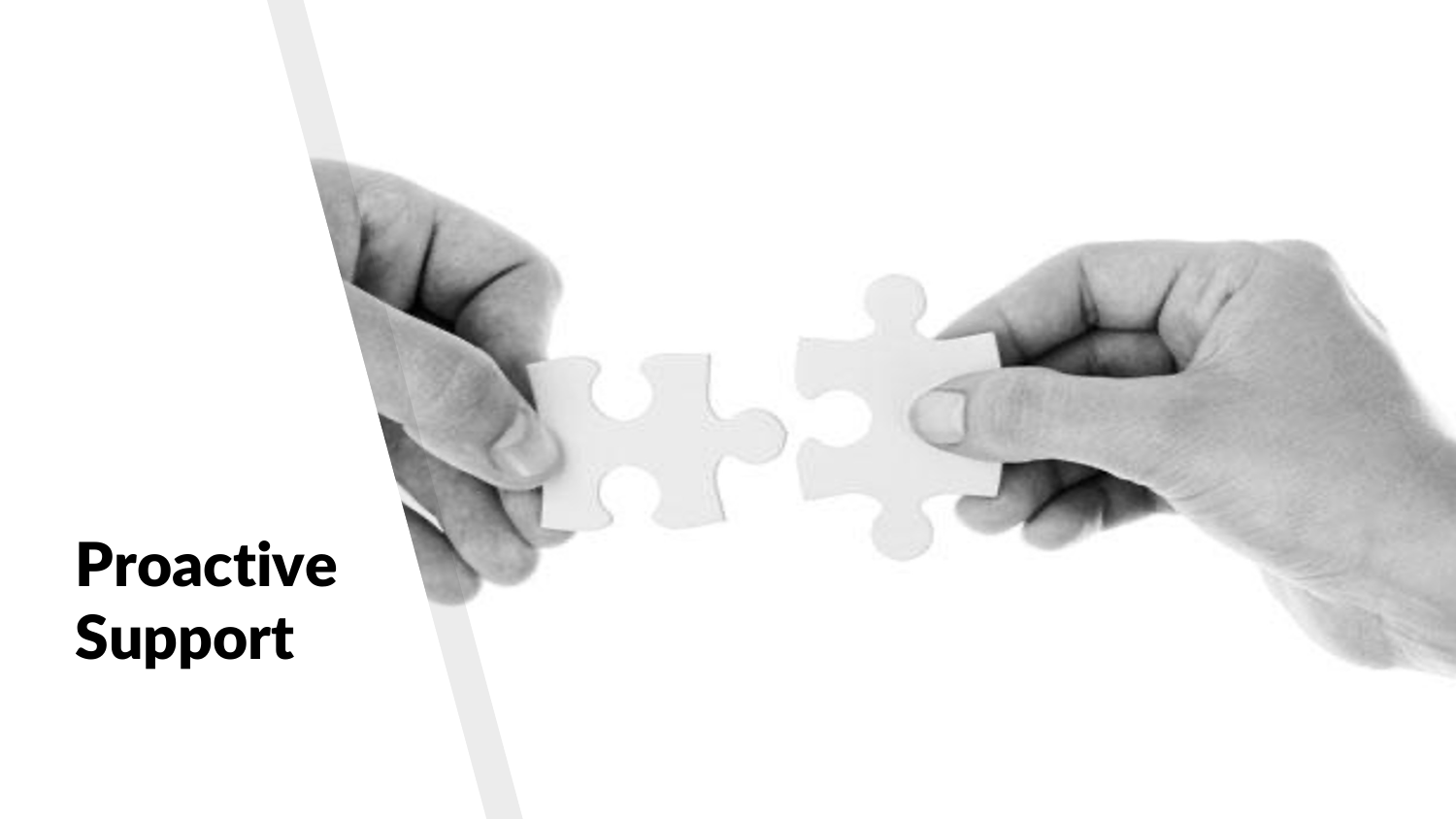## **Common Proactive Support Strategies**

- ▸ **Provide choices!**
- ▸ When providing choice provide no more than 2 choices at a time
- $\triangleright$  Provide choices that will give the same outcome.
	- ▹ Example: "Do you want to run or hop to the base?
- ▸ By providing choice it gives your buddy more control over their environment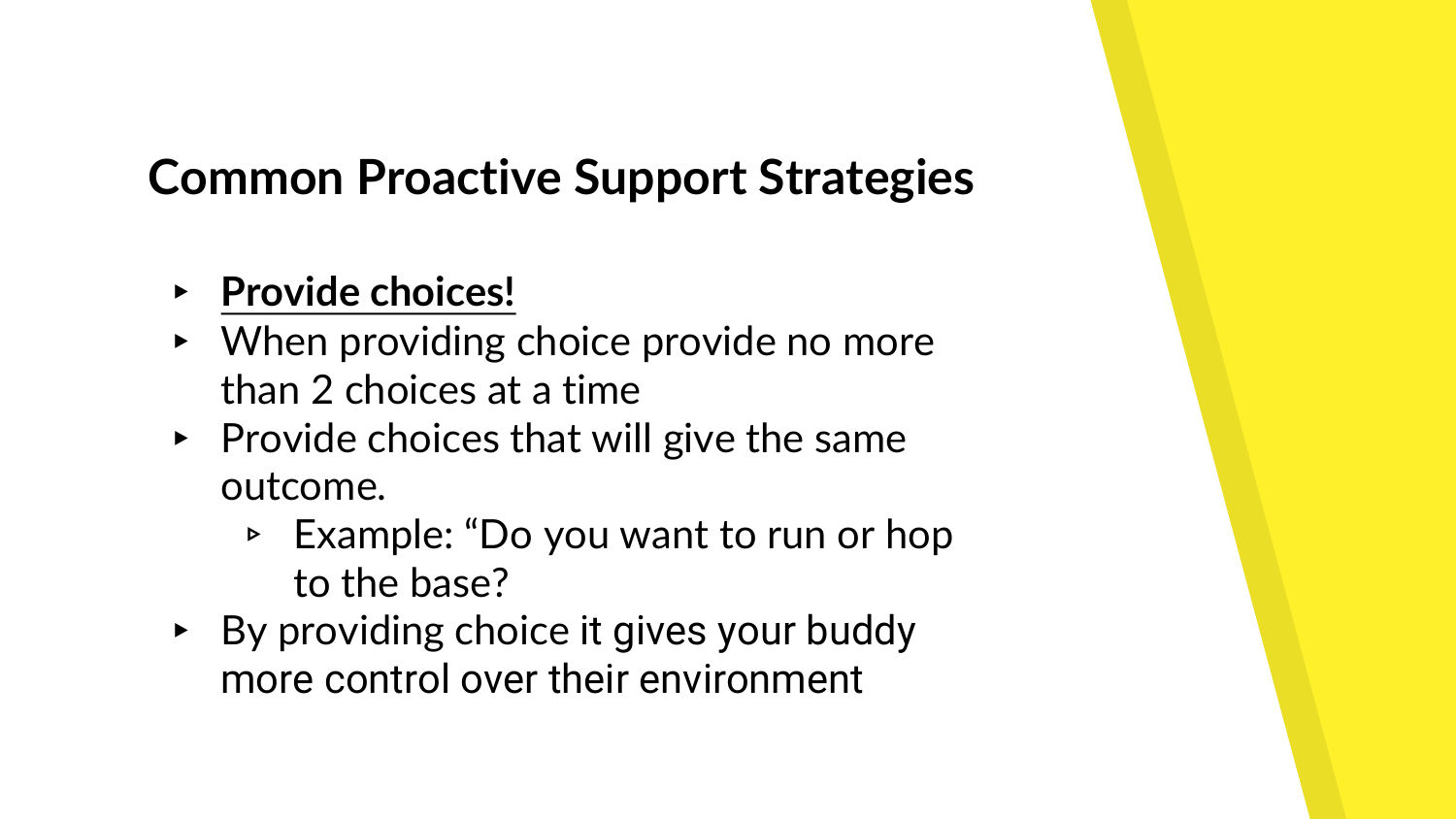#### **Common Proactive Support Strategies**

#### **Prompting:**

▶ Prompts are instructions, gestures, demonstrations, touches, or other things that we arrange or do to increase the likelihood that children will make correct responses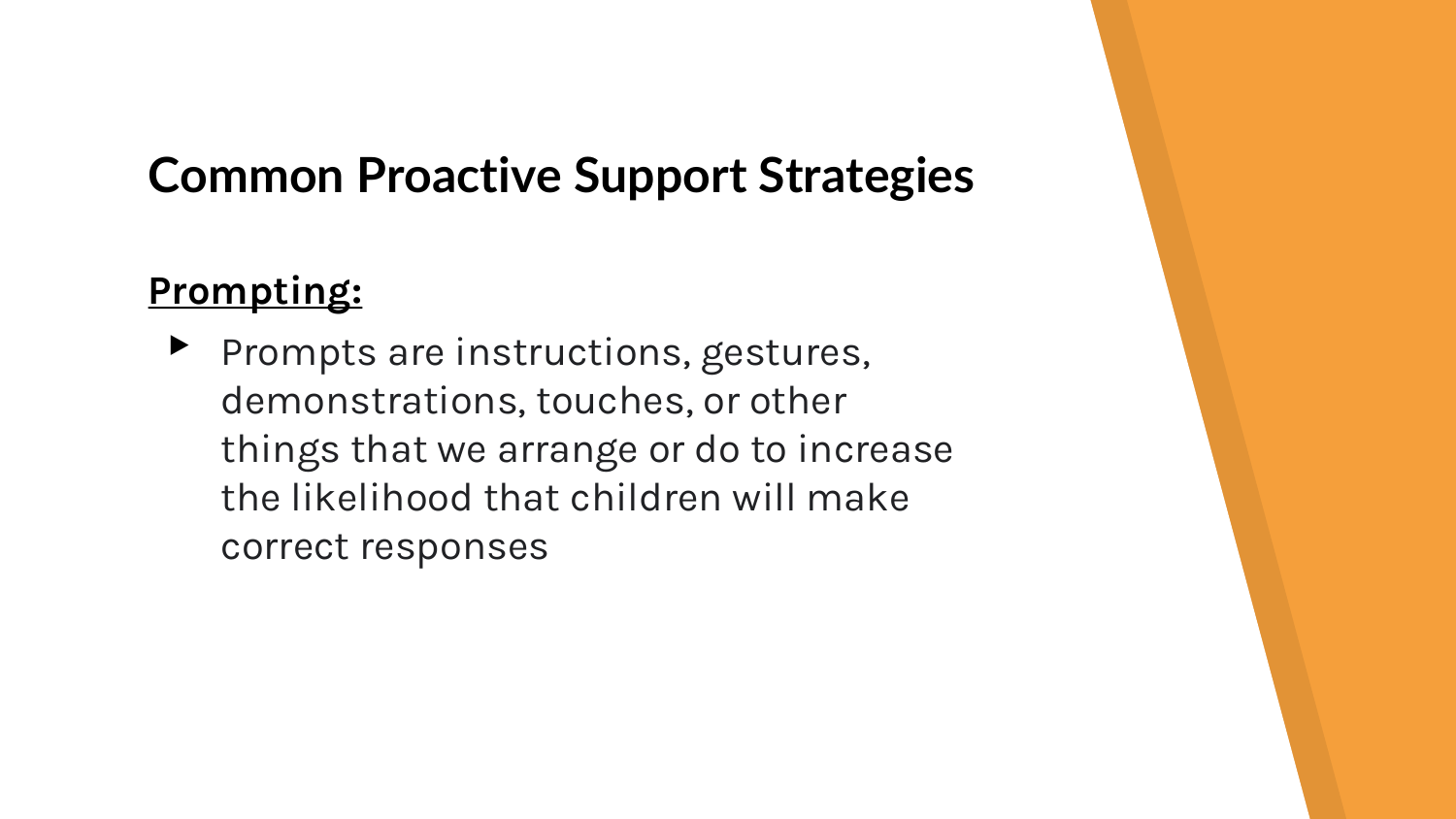#### **Types of Prompts**

Visual Prompt: Includes pictures, photographs, or objects that provides information to help perform the desired task.

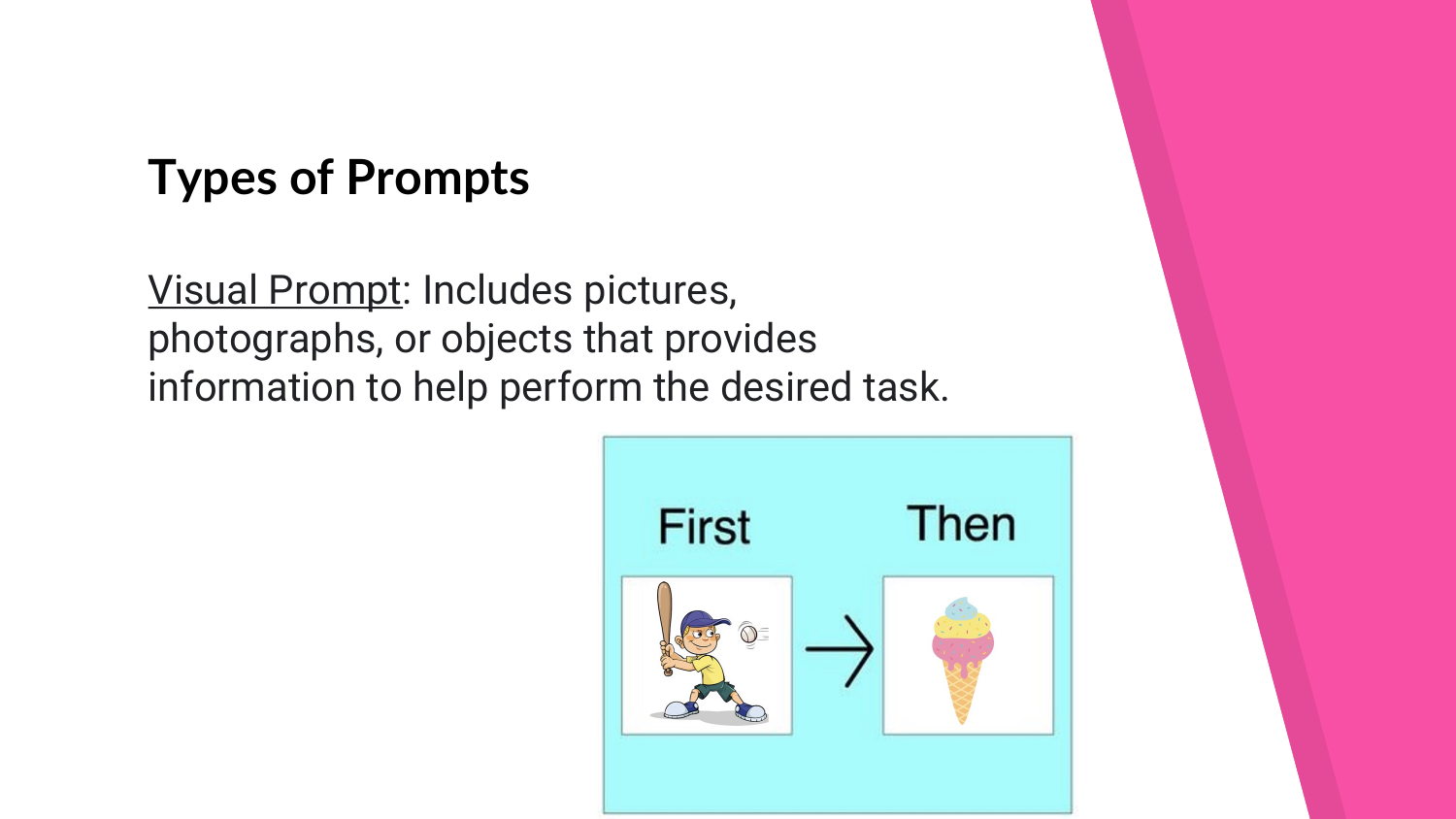## **Types of Prompts:**

Verbal Prompts: Any verbal assistance given that helps individuals use target skills correctly such as spoken words, signs, or statements.

> ▸ Examples: "What do you do next?" "Where are you supposed to go?"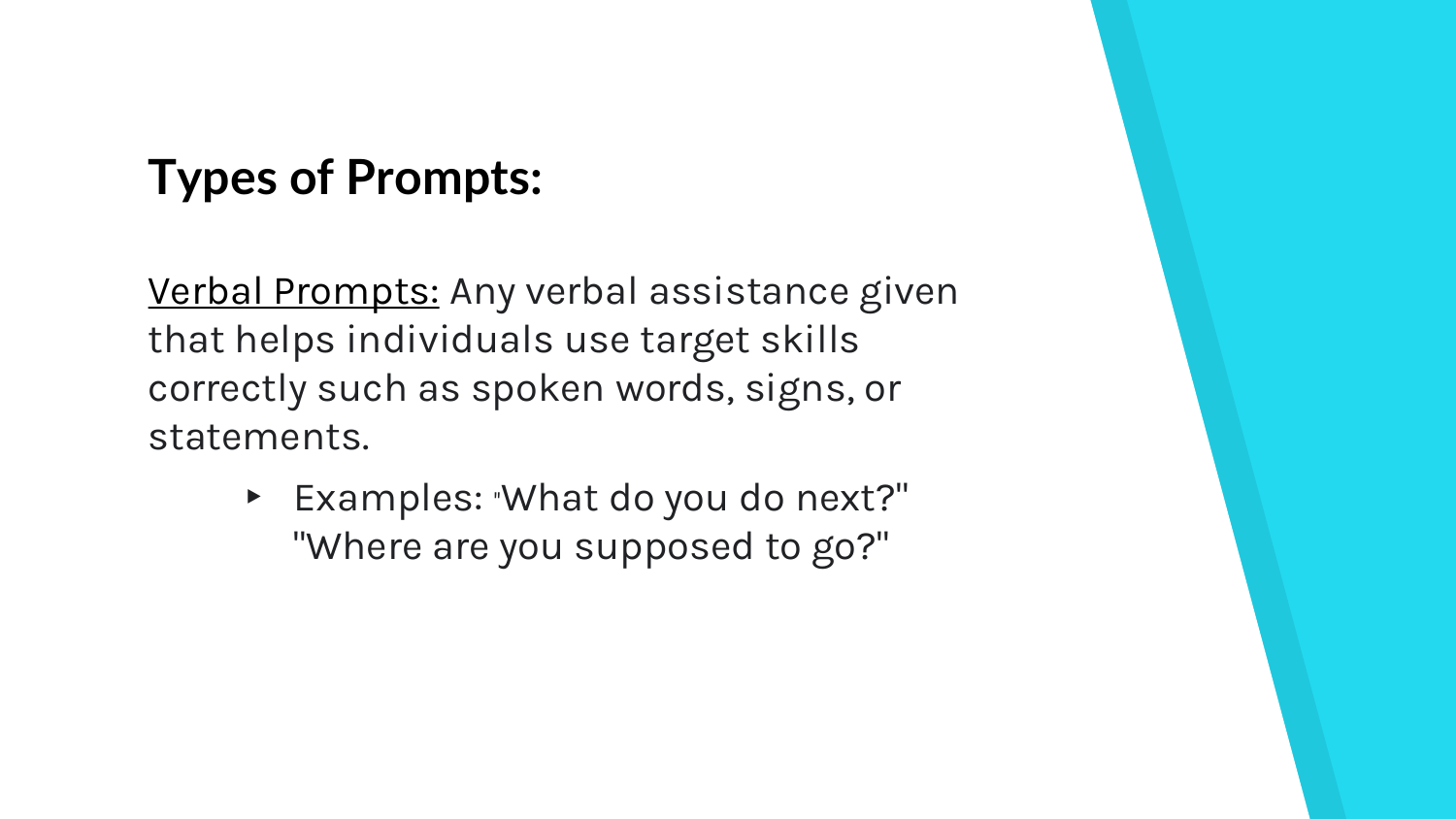#### **Types of Prompts**

<u>Modeling:</u> Includes either performing the target skill for the individual or showing the individual how to perform the skill.

▸ Example: Showing your buddy how to swing the bat or how to run to each base before asking him/her to do so.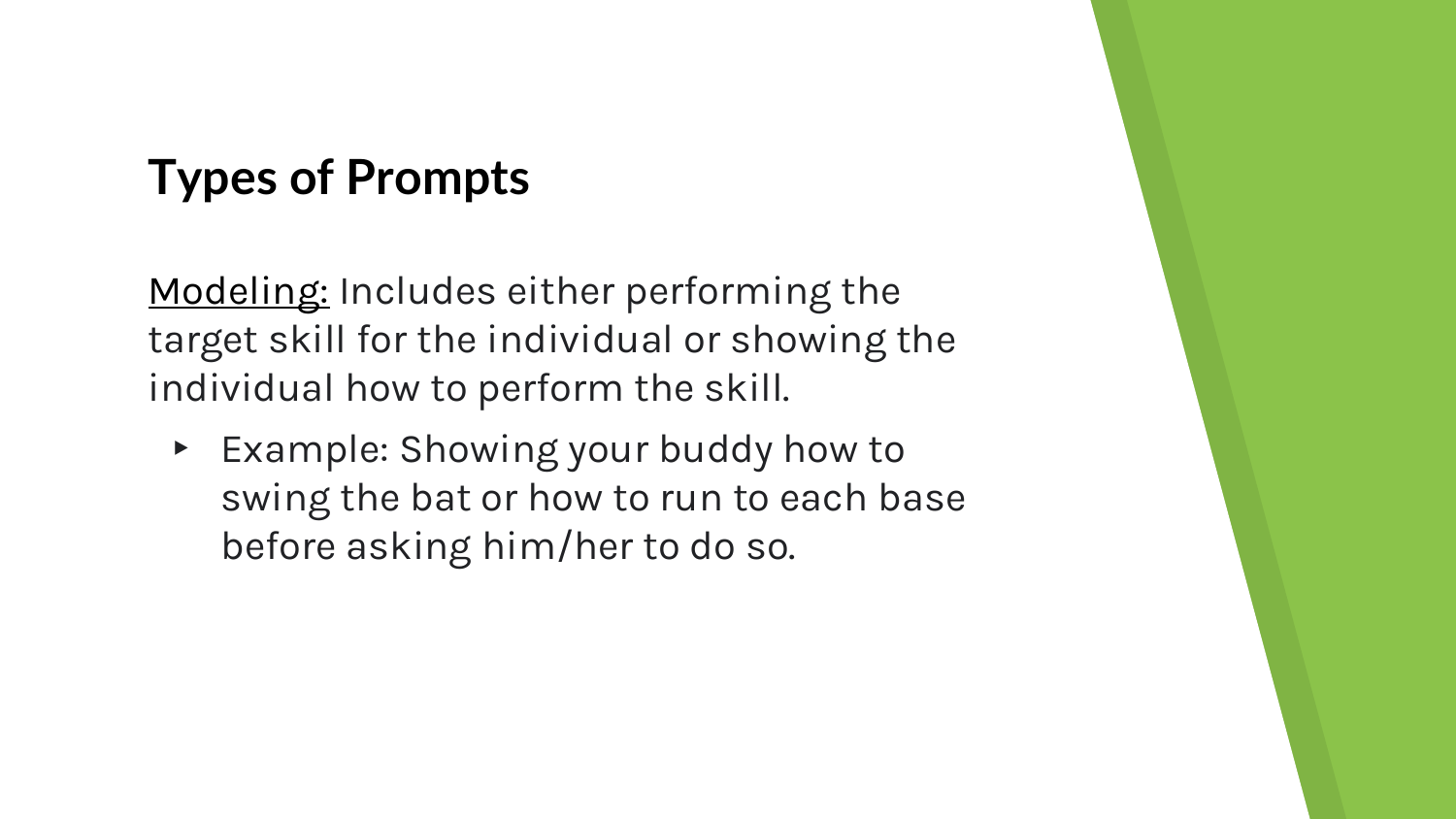## **Types of Prompts**

Foreshadowing: Used to prepare an individual for a situation or task by providing them with relevant information beforehand.

▸ Example: Letting a child swing a bat before it is their turn at the plate.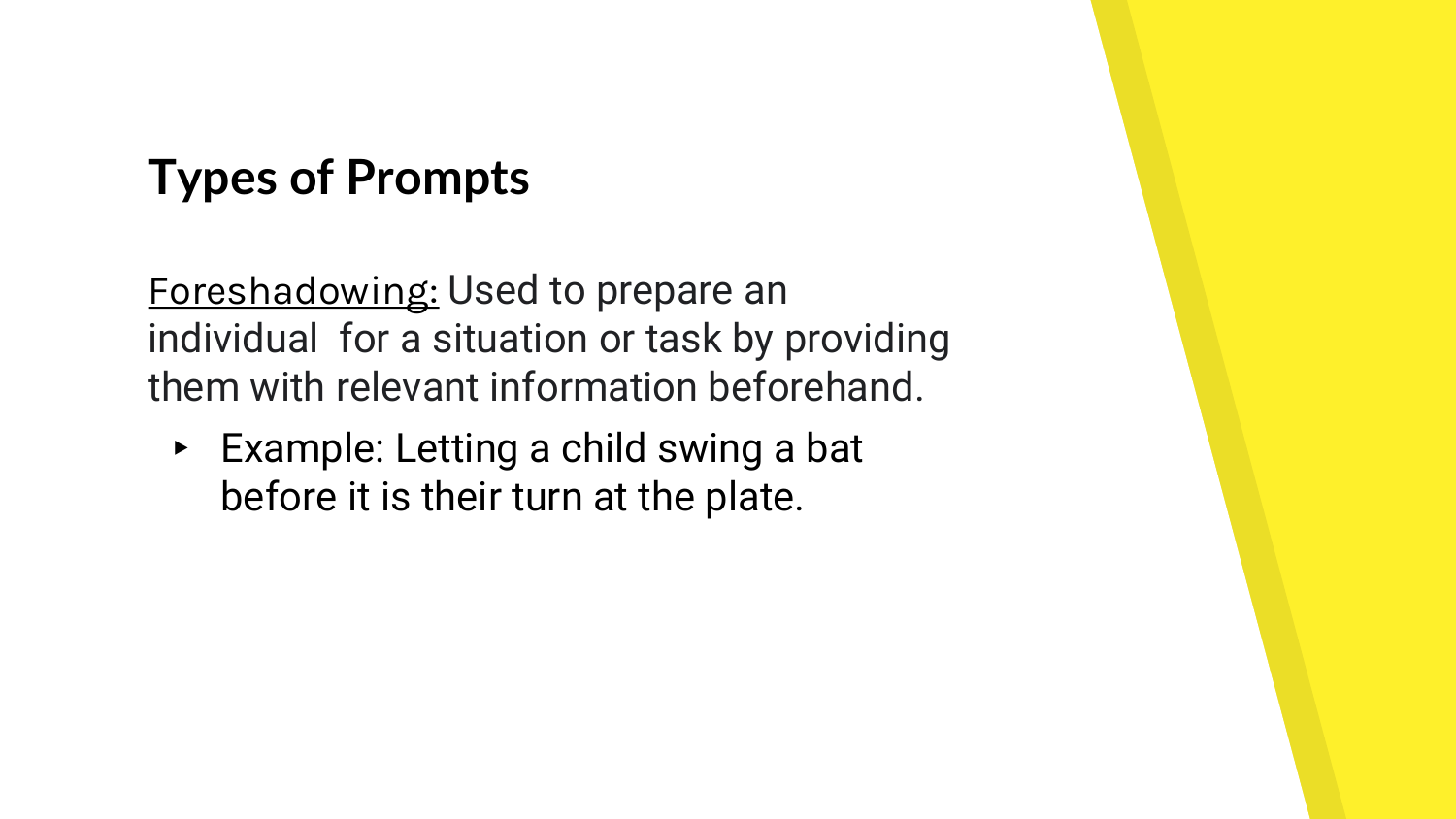#### **Why are Proactive Strategies Important?**

▸ Proactive support strategies increase the likelihood that a child can participate more fully.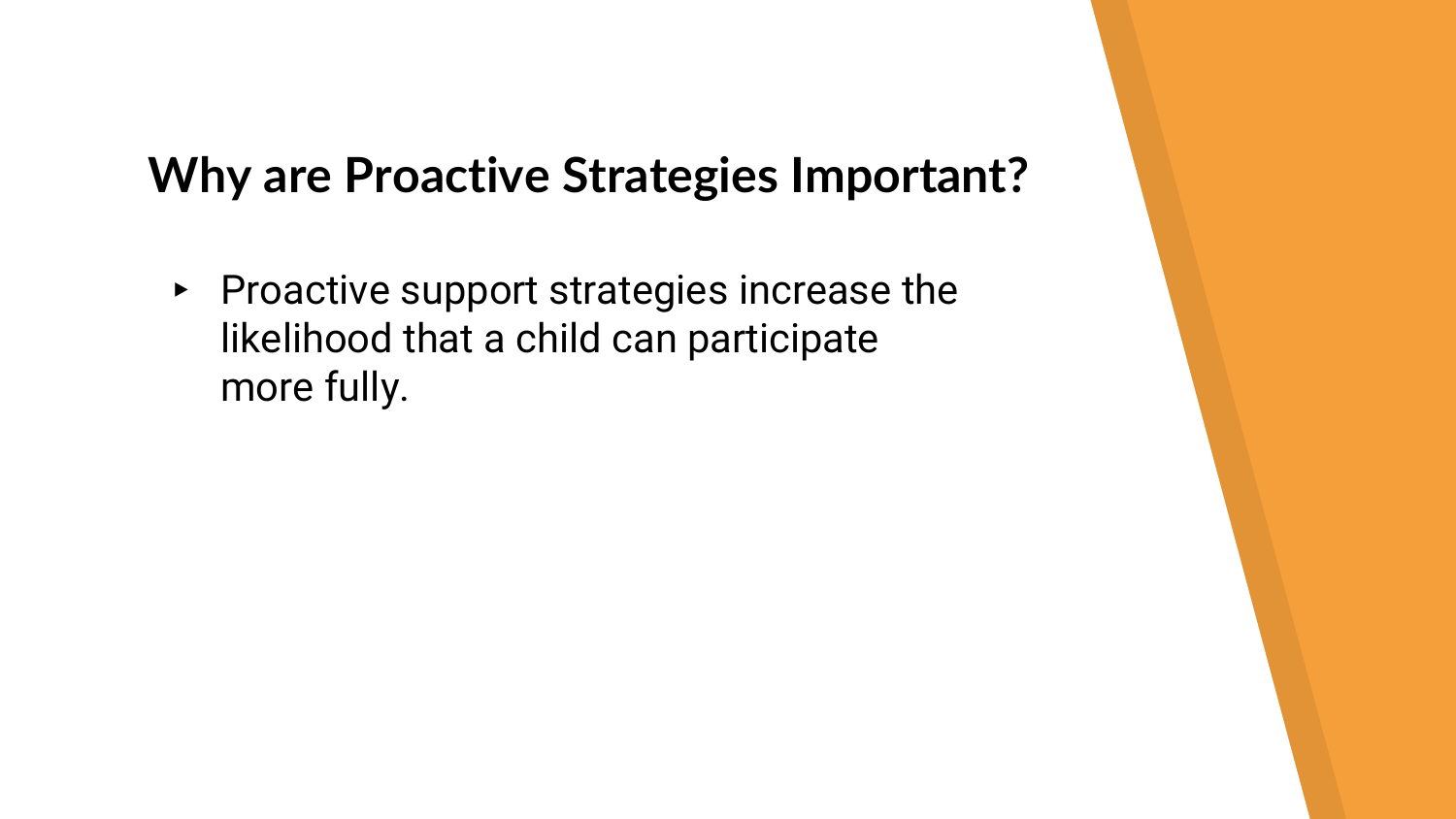## **Quick Review:**

- ▸ Developing a relationship with your buddy can support increased engagement and participation
- ▸ The relationship development process never ends!
- ▸ Prompts are instructions, gestures, demonstrations, touches, or other things that we arrange or do to increase the likelihood that children will be able to engage more fully
- ▸ When providing choice provide no more than 2 choices at a time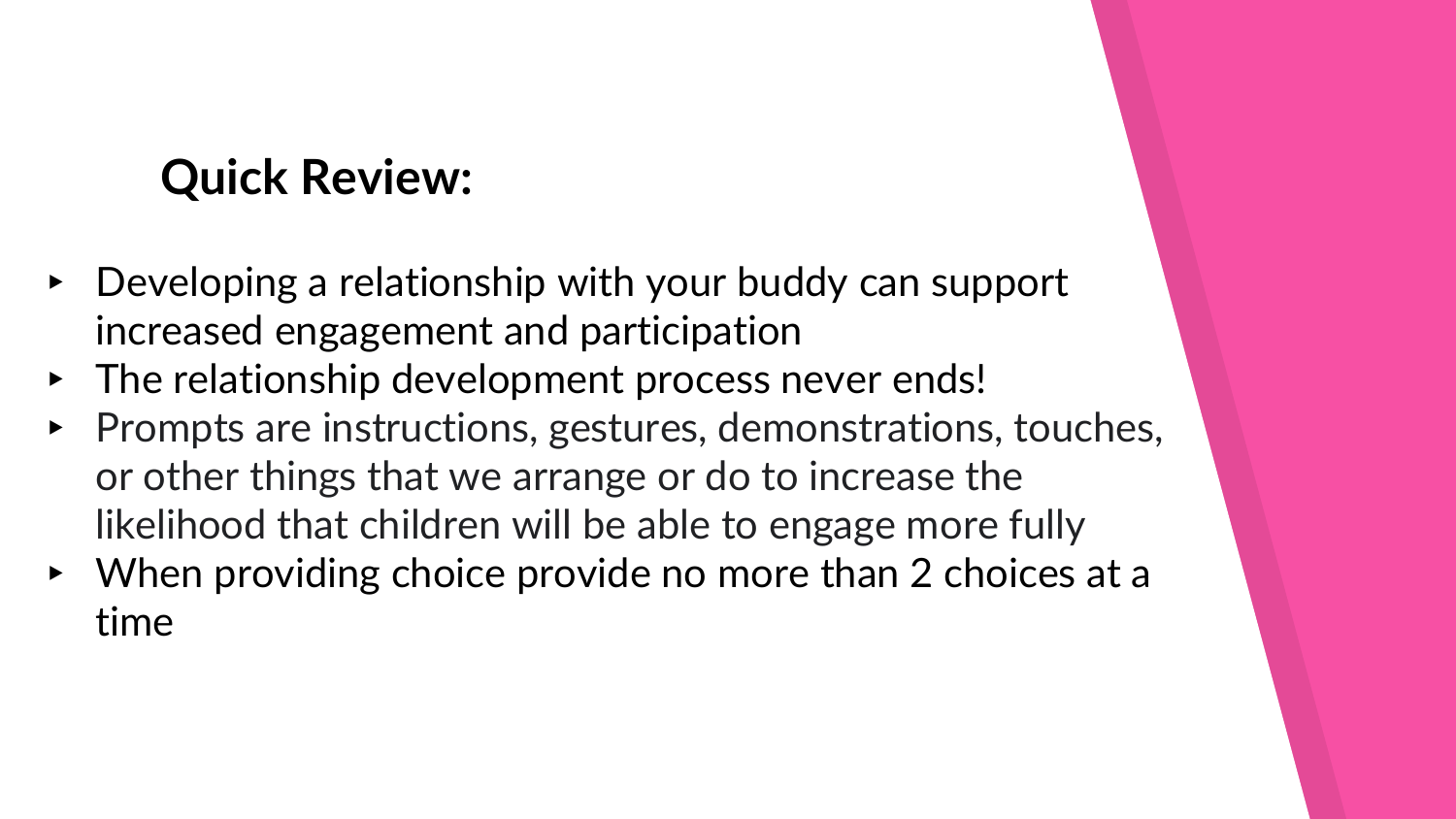## **Additional Resources:**

#### CI Pediatric Therapies:

Services:

- ▸ Speech
- ▸ Occupational therapy
- ▸ Physical Therapy
- ▸ Feeding Therapy
- ▸ Advance Therapy

For more information please call

(608) 819-6394